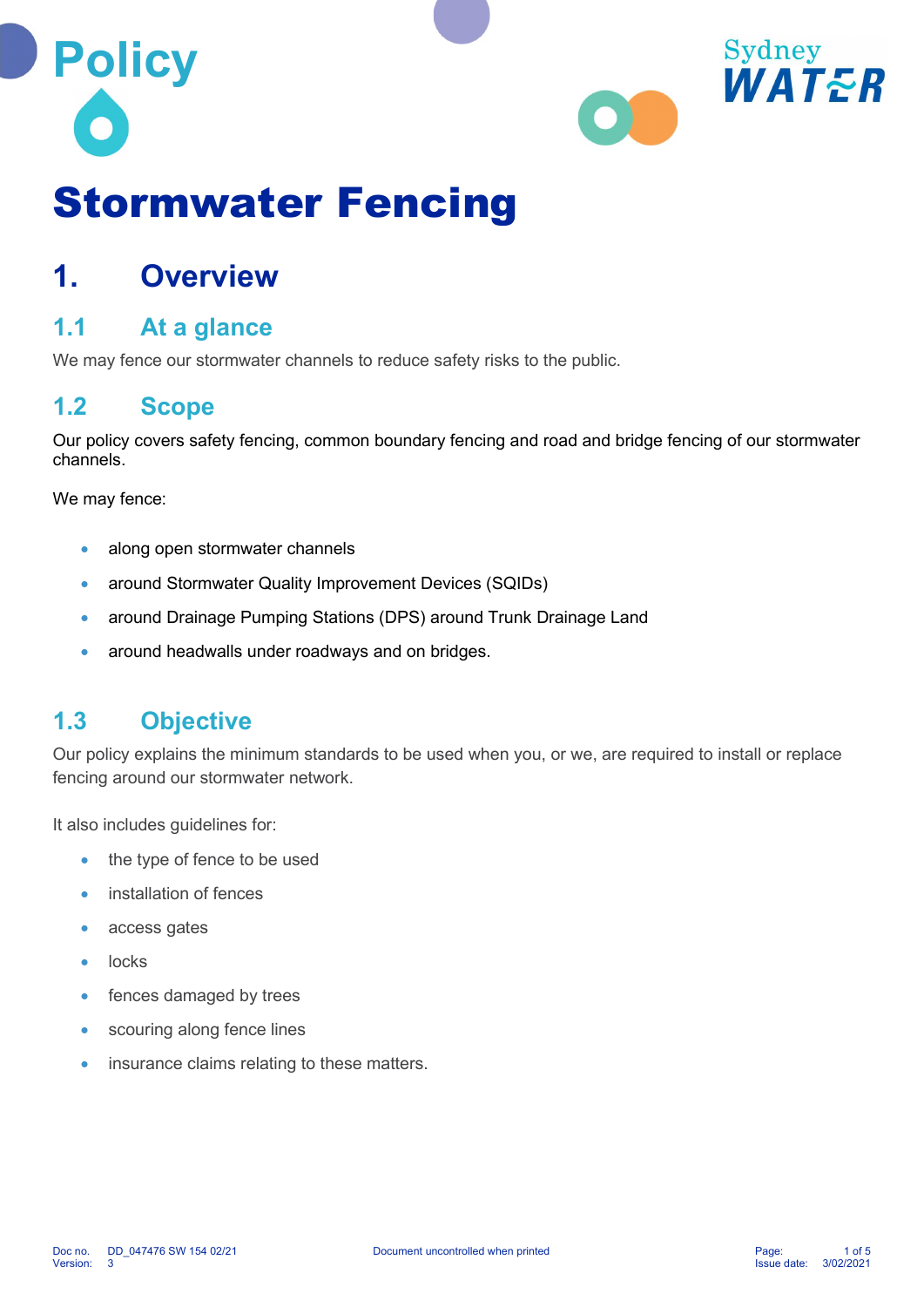## 2. Policy in detail

We provide fencing, and/or contribute to the cost of fencing, of stormwater structures under our control to reduce any possible safety risks to the public.

## 2.1.1 Common Boundary fences

We may contribute to the cost of fences that are along the boundary between private property and our stormwater asset or land. This contribution will be based on an appropriate, standard fence that is typical for the surrounding area. Our commitment will generally follow the Dividing Fences Act, noting that we are not legally bound by the provisions of this Act.

### 2.1.2 Safety fences on private properties

We'll contribute to half the costs of providing safety fencing within private property where the channel poses a safety risk to the occupants of the property.

## 2.1.3 Safety fences around our Stormwater Channels and Stormwater Quality Improvement Devices (SQIDS)

We'll provide safety fencing along our open concrete stormwater channels and across headwalls where these structures are accessible by the public. We won't provide fencing where the channel is covered and doesn't represent a safety risk to the public.

We may provide safety fencing around Stormwater Quality Improvement Devices (SQIDS) and other stormwater structures where they pose a safety risk. Where we've previously installed safety fencing, or such fencing has been transferred to us, we'll generally maintain the same standard of fencing.

Where the banks of our stormwater lands are not steep and access/exit is not difficult, we generally won't fence the area. This is typical of stormwater lands in the Rouse Hill development area. We also won't install fencing that may obstruct the flow of stormwater in high rainfall events.

## 2.1.4 Security Fencing

We may install security fencing around some of our stormwater assets, such as drainage pumping stations and open SQIDs, where required to more effectively manage safety and security issues.

Security or safety fencing around Sydney Water land containing a covered stormwater channel

Generally, we won't fence land around covered stormwater channels, unless there's an unacceptable safety risk. If the land is being used for unlawful purposes, such as illegal dumping of rubbish, then we may fence the site.

## 2.1.5 Safety Fencing on Pedestrian and Road Bridges

We'll maintain safety fences where we own the bridge, or the headwall and it poses a safety risk.

## 2.2 Road Barriers

Generally, road barriers are the responsibility of local councils. However, if there's a high risk of vehicle damage to our stormwater assets, we'll install road barriers to protect our assets. We're responsible for determining where road barriers are required to protect our assets.

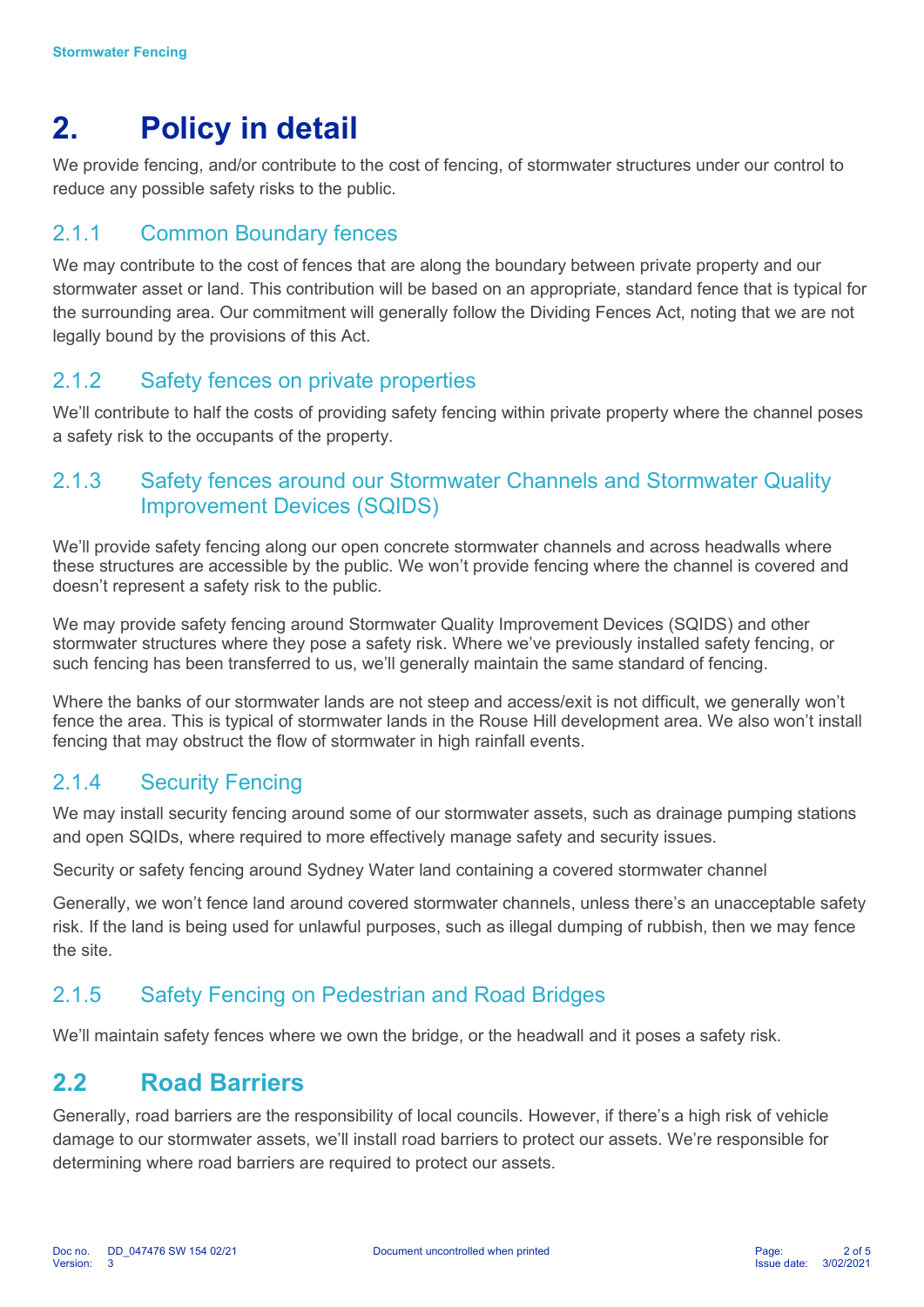## 2.3 Restrictions

## 2.3.1 The following restrictions apply to this policy;

- We won't contribute to building or replacing retaining walls, where the ground level has been changed since the construction of the stormwater channel and/or when you want to change the level of your land.
- All new retaining walls next to our channels must be approved by us according to our Building bridges over our open stormwater channels policy.
- For common boundary fencing, core drilling of fence posts into channel coping is not allowed. No private gates can open onto our channel or land. We also won't replace a fence, or contribute to its repair, if it's been damaged by a tree that was on private property or public land.
- Raising the walls of our stormwater structure, or any alteration to a Sydney Water structure, requires our approval before work commences.
- We're not responsible for fences on bridges that are not owned by us, even where those bridges cross our stormwater assets. However, all bridges over a stormwater asset require our approval.
- If you experience damage to private fences due to floods, we recommend you seek compensation from your insurance company. If you don't have insurance or are not compensated by private insurer, you can claim through us directly. There's no guarantee that claims will be paid.
- We won't repair fences damaged by scouring, in private or public property, if the scouring has been caused by overland flow into the channel.
- Fencing may not be required in public spaces when there's a landscaped area along the edge of an open stormwater channel or when the banks are not steep. We'll assess the level of risk posed to the public in these areas when determining the need for fencing.

## 2.4 Guidelines

### 2.4.1 New and replacement fences in public areas around open Stormwater channels and SQIDS

- Stormwater channel fencing (inclusive of all components such as gates etc) should be a pool type fence. It must comply with Australian Standards (AS 1926 – Fences and Gates for Private Swimming Pools). The height is to be a minimum of 1.2 m to a maximum of 1.8 m, based on safety hazards within each site.
- The fences must consist of a top and bottom square section and in between should consist of a tubular rail with solid, round or square section infill bars of suitable strength.
- All fencing components and fixings shall be of suitable corrosion resistant materials, for example, hot dipped galvanised.
- In sensitive community areas, such as landscaped parks, an electrostatically applied polyester powder coated paint finish (in accordance with AS 1163 – Structural Steel Hollow Sections) on the safety fencing may be used. This decision will be made in consultation with local government.
- Where an existing safety fence needs repair and does not meet the Australian Standard (AS 1926) it should only be repaired if the damage is minimal, for example, a hole in the fence. If the fence is damaged over a longer length, consider replacing the fence with a safety pool-type fence. This could depend on the type of surrounding fences, costs, safety concerns, etc.

## 2.4.2 Fencing around drainage pumping stations – Sydenham Pit and SQIDS

A minimum 1.8 m height security-type fence is required at these sites.

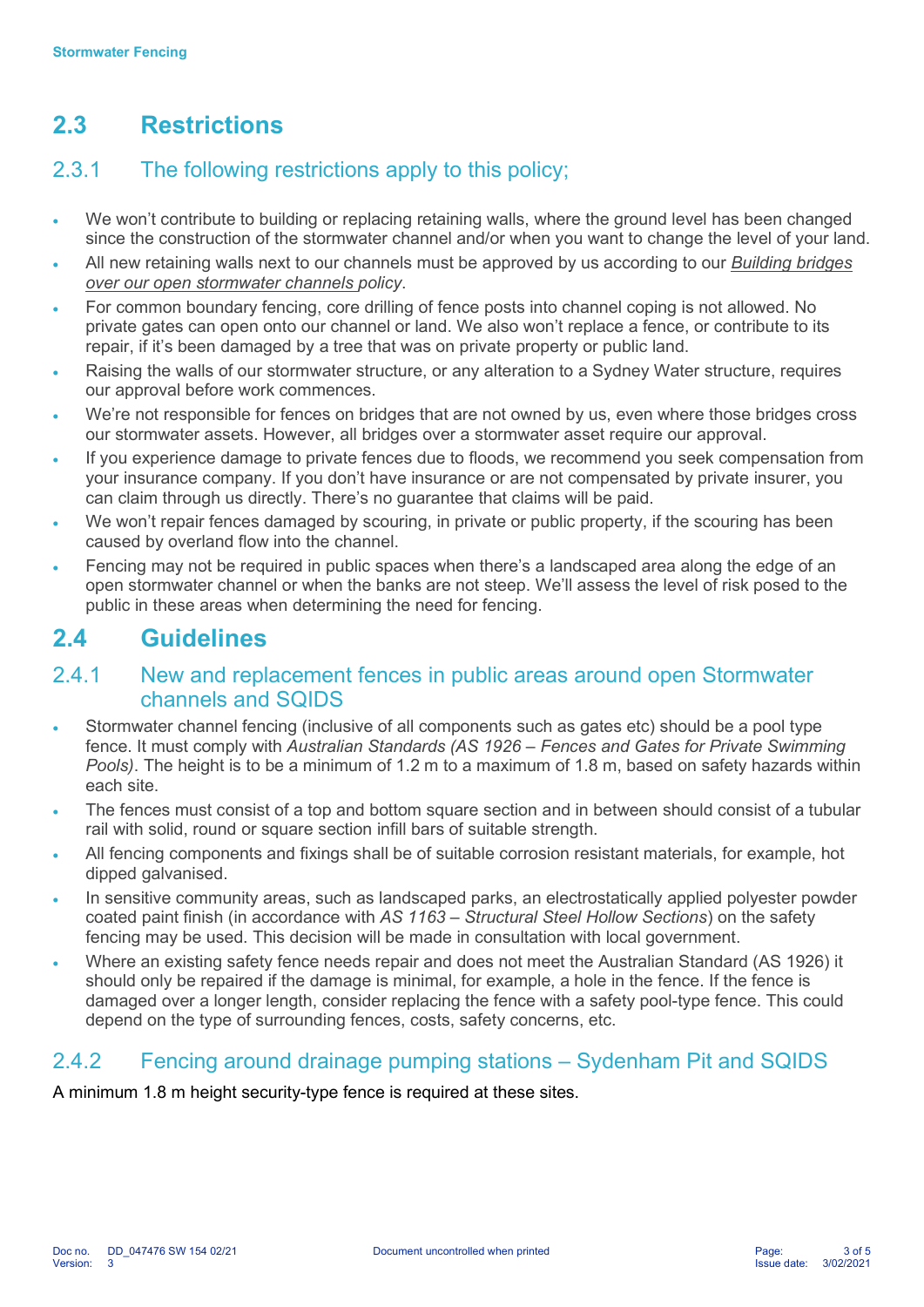## 2.4.3 Common boundary fencing (adjoining Sydney Water land or open stormwater channels)

If your property shares the boundary of our land that has a stormwater asset, we'll install fencing if there's a safety concern. Standard common boundary contributions would apply.

We don't specify the type of common boundary fencing and will only contribute towards half the cost of a standard fence. That is, a hardwood paling or colour bond fence between 1.2 m and 1.8 m high, depending on what is typical for the surrounding area.

You'll need our consent before beginning any fencing work if we are to contribute towards the cost of replacing or repairing common boundary fencing or modifying the existing location of the fence.

#### 2.4.4 Fences on pedestrian and road bridges or next to a roadway

Safety fencing for pedestrian and road bridges should comply with Australian Standards (AS 5100.1-2004 – Bridge Design Part 1: Scope and general principles). The minimum height is to be 1.2 m.

### 2.4.5 Vehicle collision barriers on roads

Where barriers are used to prevent the risk of a vehicle crashing into our stormwater asset, they must comply with Australian Standards (AS5100. 1-2004 – Bridge Design Part 1: Scope and general principles) The minimum heights should be as per standard.

### 2.4.6 Installation

All installation is to be done according to all relevant codes and regulations, including but not limited to AS 1926 - Fences and Gates for Private Swimming Pools, AS 5100.1-2004 – Bridge Design.

#### 2.4.7 Access gates

New or replacement gates in public areas or on our land must comply with AS 1926, Fences and Gates for Private Swimming Pools, and be of a suitable corrosion resistant material. New gates are to be placed only at locations that are above step irons in open channels.

Gates are not permitted on common boundary fencing where the boundary is next to an open stormwater channel. Any gate installed without our knowledge or consent is at the adjoining owner's own risk. We may ask the adjoining owner to remove the gate or secure the opening to prevent unapproved entry onto our land. Where a stormwater channel traverses private property and access is required over channel, we may permit a gate to access an approved bridge over an open stormwater channel.

### 2.4.8 Locks

All our gates around open stormwater channels must be secured with a Standard Jackson Lock or approved master key padlock and chain where necessary.

#### 2.4.9 Trees

We're responsible for managing trees on our land and will replace fences if damaged by those trees. If a tree on private property damages a common boundary fence, then you as the owner are responsible for repairing the fence.

### 2.4.10 Scouring

We'll repair our safety fencing if scouring destabilises the fence. We'll organise to restore and stabilise the land before fencing is repaired.